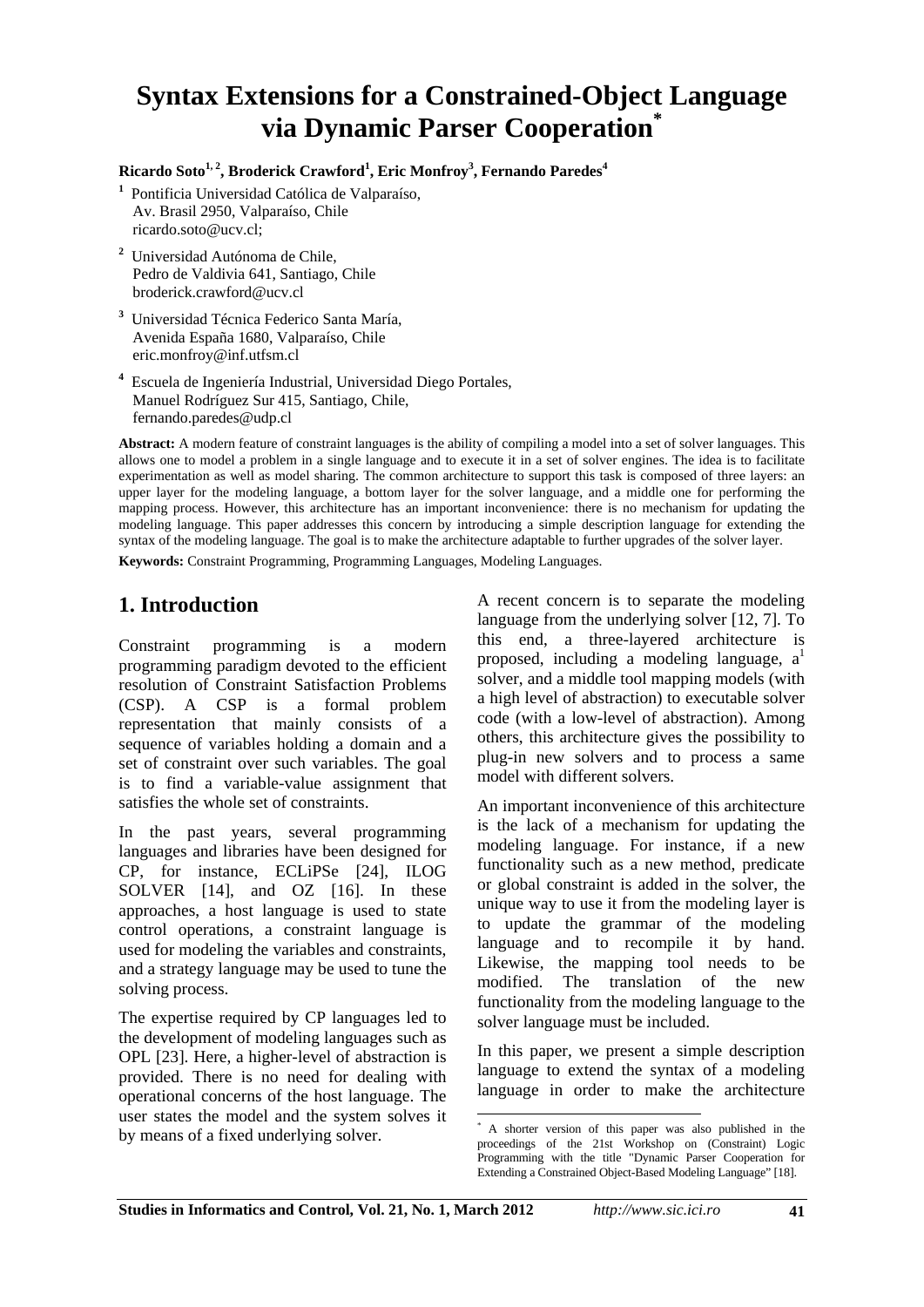adaptable to further upgrades of the solvers. In addition we present an interesting parsing system for an efficient handling of this extension process. The extension language has been designed as part of the s-COMMA system [4], a three-layered architecture for modeling constrained objects (objects subject to constraints on their attributes [17]). In this architecture constraint satisfaction and optimization models [21, 22] can be translated to three native solver models: ECLiPSe [24], Gecode/J [20] and RealPaver [11].

The s-COMMA modeling language is built from a combination of a constraint language and an object-oriented framework. In this work, we will focus on extending just the constraint language of s-COMMA. We see no apparent necessity for extending the objectoriented framework.

The outline of this paper is as follows. In Section 2 we give an overview of the s-COMMA language. Section 3 describes the extension language. The parsing system is presented in Section 4. The process of updating the architecture is described in Section 5, followed by the related work and conclusions.

### **2. A Tour of the s-COMMA Language**

In order to explain the means of extensions and the way to use it, let us first show the components of an s-COMMA model by using the well-known Social Golfers Problem. This problem considers a group of *n* social golfers which play golf once a week, and always in groups of size *g*. The goal is to arrange a schedule for these players for *w* weeks, such that no two golfers play together more than once.

An s-COMMA model is represented by a set of classes. Each class is defined by attributes and constraints. Attributes may represent decision variables or constrained objects. Decision variables must be declared with a type (Integer, Real or Boolean). Constants are given in a separate data file. A set of constraint zones can be encapsulated into the class with a given name. A constraint zone can contain constraints, loops, conditional statements, optimization statements, and global constraints. There is no need for object constructors to state a class; direct variable assignment can be done in the constraint zone. Figure 1 depicts the data file of this problem. It consists of one enumeration and three constants. The enumeration contains the name of the golfers and the constants hold the

size of groups, the number of weeks, and the quantity of groups playing per week.

|  | 1. enum name := ${a,b,c,d,e,f,g,h,i}$ |
|--|---------------------------------------|
|  | 2. int $s := 3$ ; //size of groups    |
|  | 3. int $w := 4$ ; //number of weeks   |
|  | 4. int $q := 3$ ; //groups per week   |

**Figure 1.** Data file of the Social Golfers Problem

The model file is divided into three classes (see Figure 2): one to model the groups, one to model the weeks, and a main class to arrange the schedule of the social golfers. The Group class owns the players attribute corresponding to a set of golfers playing together, each golfer being identified by a name given in the enumeration from the data file. In this class, the constraint zone groupSize restricts the size of the golfers group. The Week class has an array of Group objects and the constraint zone playOncePerWeek ensures that each golfer takes part of a unique group per week. Finally, the SocialGolfers main class has an array of Week objects and the constraint zone differentGroups states that each golfer never plays two times with the same golfer throughout the considered weeks. For a detailed presentation and additional features of s-COMMA please refer to [4] [19].

```
1. import SocialGolfers.dat; 
2. 
3. class Group { 
4. name set players;<br>5. constraint groupS
5. constraint groupSize {<br>6. card(players) = s;
        card(players) = si7. } 
8. } 
Q10. class Week {<br>11. Group grou
       Group groupSched[g];
12. constraint playOncePerWeek { 
13. forall(g1 in 1..g, g2 in g1+1..g) 
14. card(groupSched[g1].players<br>15. intersect
            intersect
16. groupSched[g2].players)= 0; 
17. } 
18. } 
19. 
20. main class SocialGolfers { 
\frac{21}{22}.
       Week weekSched[w];
23.24.constraint differentGroups {
25. forall(w1 in 1..w, w2 in w1+1..w) 
26. forall(g1 in 1..g, g2 in 1..g)<br>27. card(weekSched[w1].
27. card(weekSched[w1].<br>28. croupSched[g1].play
               groupSched[g1].players
29. intersect 
30. weekSched[w2]. 
31. groupSched[g2].players) <= 1; 
\begin{array}{c} 32. \\ 33. \end{array} }
33. } 
34. }
```
**Figure 2.** Model file of the social golfers problem.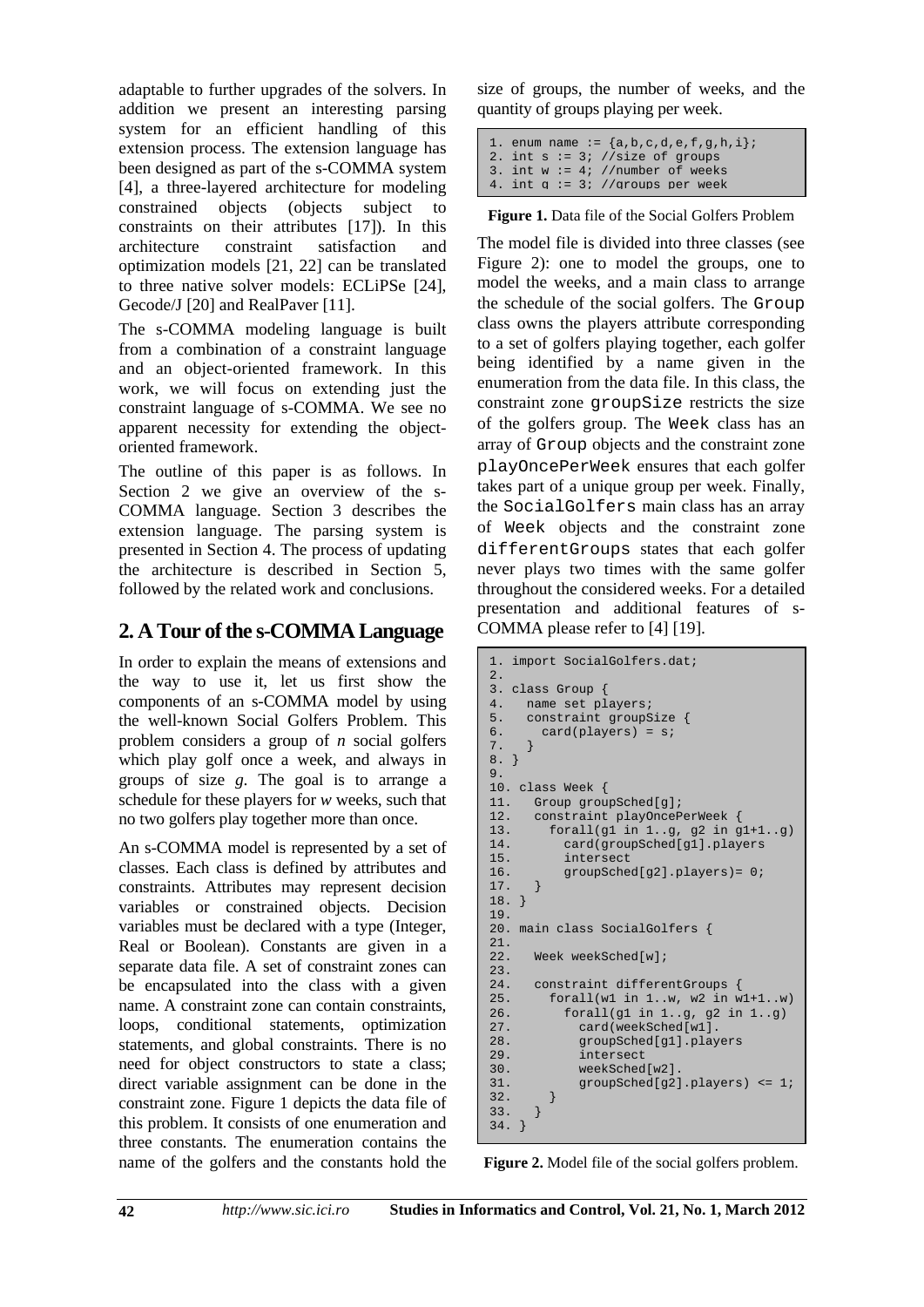### **3. Extending s-COMMA**

In order to present the extensibility features of s-COMMA, we continue with the social golfers problem. Let us consider that a programmer adds to the solver layer (specifically to Gecode/J) a new global constraint to enforce the  $a <_{\text{lex}} b$  lexicographic ordering. This constraint operates over a set  $a = \{x_0, x_1, \ldots, x_n\}$  and a set  $b = \{y_0, y_1, \ldots, y_n\}$ of *n* integer values, ensuring that:  $x_0 < y_0$ ;  $x_1 < y_1$  when  $x_0 = y_0$ ;  $x_2 < y_2$  when  $x_0 = y_0$ and  $x_1 = y_1; \dots; x_{n-1} < y_{n-1}$  when  $x_0 = y_0, x_1 = y_1, \dots$ , and  $x_{n-2} = y_{n-2}$ , [8]. The  $a <_{\ell_{\text{av}}} b$  constraint will be used to remove the symmetries [10] (eliminate redundant solutions) of the already presented social golfers model. To use this new constraint we can extend the semantics of the s-COMMA constraint language. This can be achieved by defining an extension file where the rules of the translation are stated. Such a file may be composed of one or more main blocks (see Figure 3). Main blocks hold the translation rules and denote the solver to which the mapping must be performed. For instance, the first main block defines the mapping rules for the Gecode/J solver.

| 1. GecodeJ                                    |  |  |  |  |
|-----------------------------------------------|--|--|--|--|
| 2. Constraint {                               |  |  |  |  |
| 3.<br>$lexOrder(a, b) \rightarrow$            |  |  |  |  |
| 4.<br>"gecodeJLexicalOrdering(\$a\$,\$b\$);"; |  |  |  |  |
| 5.                                            |  |  |  |  |
| 6.                                            |  |  |  |  |
| 7.                                            |  |  |  |  |
| 8. ECLiPSe {                                  |  |  |  |  |
| 9. Constraint $\{$                            |  |  |  |  |
| $10. \ldots$                                  |  |  |  |  |
| 11.                                           |  |  |  |  |
| 12.                                           |  |  |  |  |
|                                               |  |  |  |  |

**Figure 3. Adding constraints to s-COMMA.**

Within the GecodeJ block, a Constraint block has been defined. This block owns the mapping rule of the new constraint to be added. This rule consists of two parts. The left part of the rule defines the statement used to call the new function from the s-COMMA language, and the right part defines the statement used to call the new built-in method from the solver file. In this way, the rule states that lexorder(a,b) will be translated to gecode JLexicalOrdering(a,b) in the mapping process from s-COMMA to Gecode/J. To facilitate the translation of the input parameters, variables (a and b) must be tagged

with '\$' symbols. In the example, the first parameter and the second parameter of the new s-COMMA constraint will be translated as the first parameter and the second parameter of the Gecode/J method call, respectively. The use of the new constraint in the social golfers problem is shown in Figure 4.

```
1. import lexOrderings.ext; 
2. ... 
3. 
4. main class SocialGolfers { 
5. 
6. Week weekSched[w]; 
7. 
8. constraint differentGroups { 
9. forall(w1 in 1..w, w2 in w1+1...w)<br>10. forall(g1 in 1..g, g2 in 1..g)
10. forall(g1 in 1..g, g2 in 1..g)<br>11 card(weekSched[w1].groupSched
          11. card(weekSched[w1].groupSched[g1].
12. players intersect weekSched[w2]. 
13. groupSched[g2].players) <= 1; 
14. } 
15.16.16. constraint removeSymmetries {<br>17. forall(w1 in 1..weeks, g1 i
         forall(w1 in 1. weeks, g1 in 1..
18. groups-1) 
19. lexOrder(weekSched[w1]. 
20. groupSched[g1].players, 
21. weekSched[w1].<br>22. groupSched[g1+
          groupSched[g1+1].players);
23. 
24. forall(w1 in 1..weeks-1) 
25. lexOrder(weekSched[w1]. 
26. groupSched[1].players,<br>27. weekSched[w1+1].
27. weekSched[w1+1].<br>28. aroupSched[1].p
      groupSched[1].players);<br>}
29. } 
30.}
```
**Figure 4.** Removing symmetries from the social.

## **4. Adding Functions**

To present the usefulness of this feature, let us introduce the Sudoku problem. This problem consists in filling a 9x9 matrix so that each column, each row, and each of the nine 3x3 submatrices contains different digits from 1 to 9.

A model for this problem is depicted in Figures 5 and 6. The data file is composed of two constants and a variable assignment. The constant n defines the size of the matrix and s the size of the sub-matrices. The variable assignment is used to fill some of the cases of a two-dimensional array called puzzle. This array is stated at line 5 of the model file and represents the matrix of the problem. The constraint zones of the model are defined next.

The differentInRowsAndColumns constraint zone ensures that every row and column of the matrix contains different values, and different InSubMatrices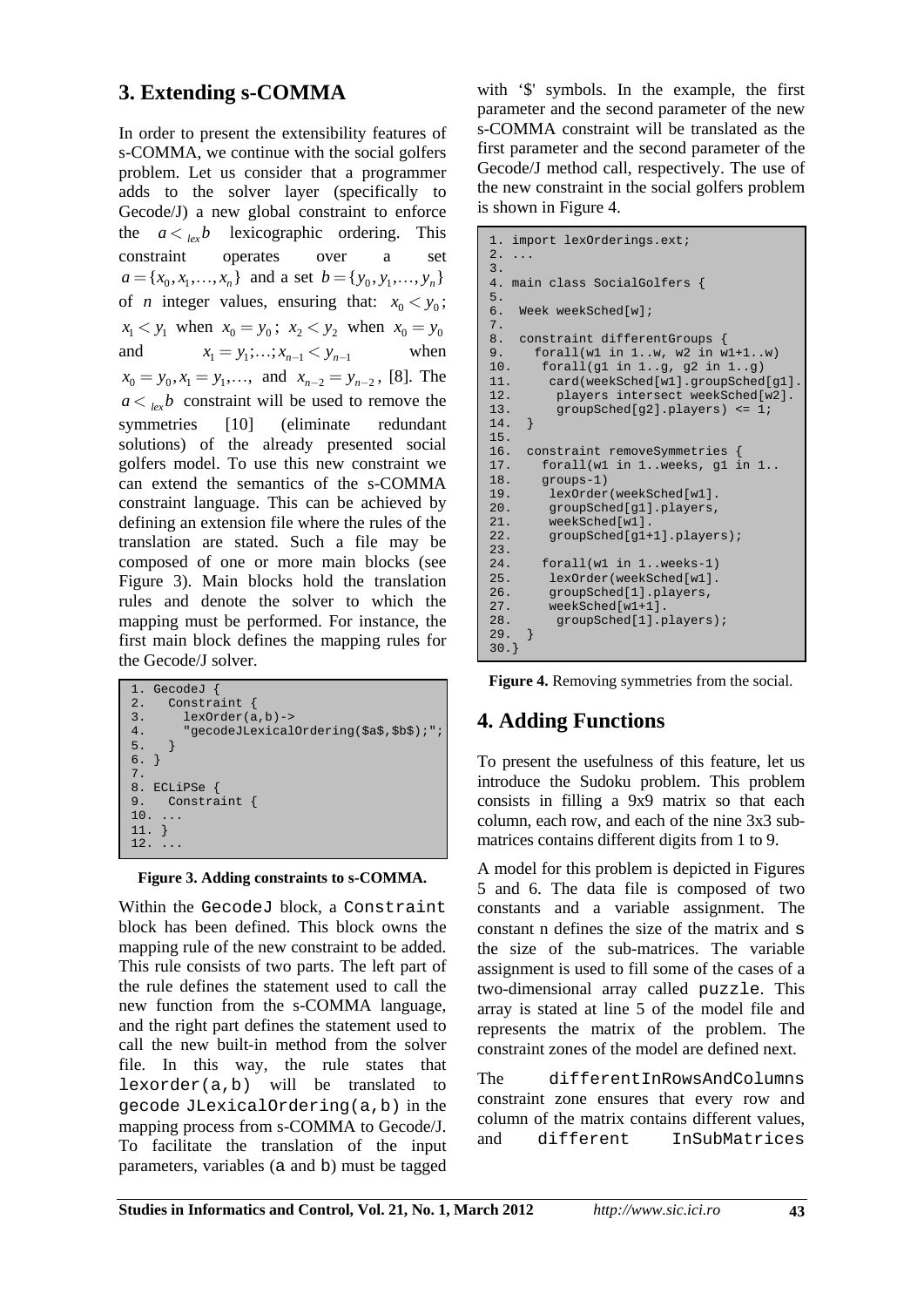guarantees that all the 3x3 sub-matrices get different values.

```
1. int s := 3i2. int n := 9;
3. int Sudoku.puzzle := 
\begin{bmatrix} 1 & 1 & 1 \\ 1 & 1 & 1 \\ 1 & 1 & 1 \end{bmatrix}\lbrack, 6, 8, 4, \lbrack, 1, \lbrack, 7, \lbrack,
 [_, _, _, _, 8, 5, _, 3, _], 
\lbrack 2, 6, 8, \underline{\ } , 9, \underline{\ } , 4, \underline{\ } \rbrack,[\_ \ ,\_ \ ,\ 7\, ,\_ \ ,\_ \ ,\_ \ ,\ _ \ 9\, ,\_ \ ,\_ \ ]\, ,\lbrack -, 5, -, 1, -, 6, 3, 2, -],\left[\begin{array}{ccccccccccccc} 4, & 4, & \ldots & 6, & 1, & \ldots & \ldots & \ldots & \ldots \end{array}\right],\lbrack -, 3, -, 2, -, 7, 6, 9, -],[
```
**Figure 5.** Data file for the Sudoku problem.

```
1. import Sudoku.dat; 
2. 
3. main class Sudoku { 
\frac{4}{5}.
      int puzzle[n,n] in [1,n];
6. 
7. constraint differentInRowsAndColumns 
{ 
8. forall(k in 1..n, i in 1..n, j in (3)9. i+1..n) { 
           puzzle[k,i] != puzzle[k,j];11. \n  puzzle[i,k] := puzzle[j,k];<br>12. \n}12. } 
13. } 
14. 
15. constraint differentInSubMatrices { 
16. forall(x1 in 1..s, y1 in 1..s, x2 
\frac{\text{in}}{17}.
17. 1. . s) {<br>18 foral
           forall(y2 in 1..s, x3 in 1..s,
y^3<br>19.
           in 1..s {
20. if(x2 != x3 and y2 != y3)<br>21. puzzle[(x1 - 1) * s + x
21. puzzle[(x1 - 1) * s + x2,<br>
22. (y1 - 1) * s + y2] !=22. (y1 - 1) * s + y2] !=<br>23. puzzle(x1 - 1) * s +puzzle[(x1 - 1) * s + x3,24 (y1 - 1) * s + y3;<br>25.
25.26. }<br>27. }
27.28.}
```
**Figure 6.** Model file for the Sudoku problem.

Let us now consider that three new functions operating over two-dimensional arrays are added to Gecode/J: a function to get the rows, another to get the columns and a third one to get sub-matrices. Figure 7 depicts the corresponding extension file. The parameter mat corresponds to the matrix on which the function acts,  $\pm$  and  $\pm$  are the indexes of the row and of the column to be obtained, respectively. The third function has four parameters, the pair  $(i1, j1)$  represents the coordinates of the upper-left corner of the submatrix and the pair  $(i2, j2)$  represents the lower-right corner of the sub-matrix.

```
1. GecodeJ {<br>2. Constra
        Constraint {
3. lexOrder(a,b) \rightarrow<br>4. "greodeJLexical4. "gecodeJLexicalOrdering($a$,$b$);";
rac{5}{6}.
6. Function \{7. getRow(m)
7. getRow(mat, i) \rightarrow 8. "gecodeJGetRow($)
           "gecodeJGetRow($mat$,$i$);";
9. getColumn(mat,j) -><br>10. "gecodeJGetColumn($r
           "gecodeJGetColumn($mat$,$j$);";
11. getSubMatrix(mat,i1,i2,j1,j2) -><br>12. "gecodeJGetSubMatrix(SmatS.Si1S.
12. "gecodeJGetSubMatrix($mat$,$i1$,<br>13. $i2$,$j1$,$j2$);";
           $i2$, $j1$, $j2$);";
14. } 
15.} 
16.....
```
**Figure 7.** Adding new functions.

The resulting model using these new functions is depicted in Figure 8. Here, we can see that the model has been defined in a more concise and elegant way. In addition, the use of the alldifferent [1] constraint will improve the resolution process of the problem.

```
1. main class Sudoku { 
\left| \begin{array}{c} 2 \\ 3 \end{array} \right|int puzzle[n,n] in [1,n];
\begin{bmatrix} 4 \\ 5 \end{bmatrix}5. constraint differentInRowsAndColumns {<br>6. forall(i in 1..n) {
\begin{bmatrix} 6. & \text{forall}(i \text{ in } 1..n) \\ 7. & \text{alldifferent}(\text{getC}) \end{bmatrix}7. alldifferent(getColumn(puzzle, i))<br>8. alldifferent(getRow(puzzle, i));
               alldifferent(getRow(puzzle, i));<br>}
\begin{bmatrix} 9 & 0 \\ 10 & 0 \end{bmatrix}\vert10.
\left| \begin{smallmatrix} 11 \ 12 \end{smallmatrix} \right|12. constraint differentInSubMatrices {<br>13. forall(i in 1..s, j in 1..s)
13. forall(i in 1..s, j in 1..s)<br>14. alldifferent(getSubMatrix(
14. alldifferent(getSubMatrix(puzzle,<br>15. (i-1)*s + 1,i*s,(j-1)*s + 1,j*s))(i-1)*s + 1,i*s,(j-1)*s + 1,j*s));16.17. }
```
**Figure 8.** Using the new functions in the Sudoku problem.

## **5. Dynamic Parser Cooperation**

The s-COMMA system is written in Java and the ANTLR [13] tool has been used for generate lexers, parsers and tree walkers. The system is supported by a three layered architecture: a modeling layer, a mapping layer and a solving layer (see Figure 10). The compiling system is composed by three compilers. One for the s-COMMA language, one for the data and another for the extension files. This system is the basis of the mechanism to extend the constraint language.

The s-COMMA compiler (see Figure 11) is composed of one parser per constraint domain (Integer, Real, Boolean and Objects), one parser for constraints involving more than one domain (Mixed parser) and one base parser for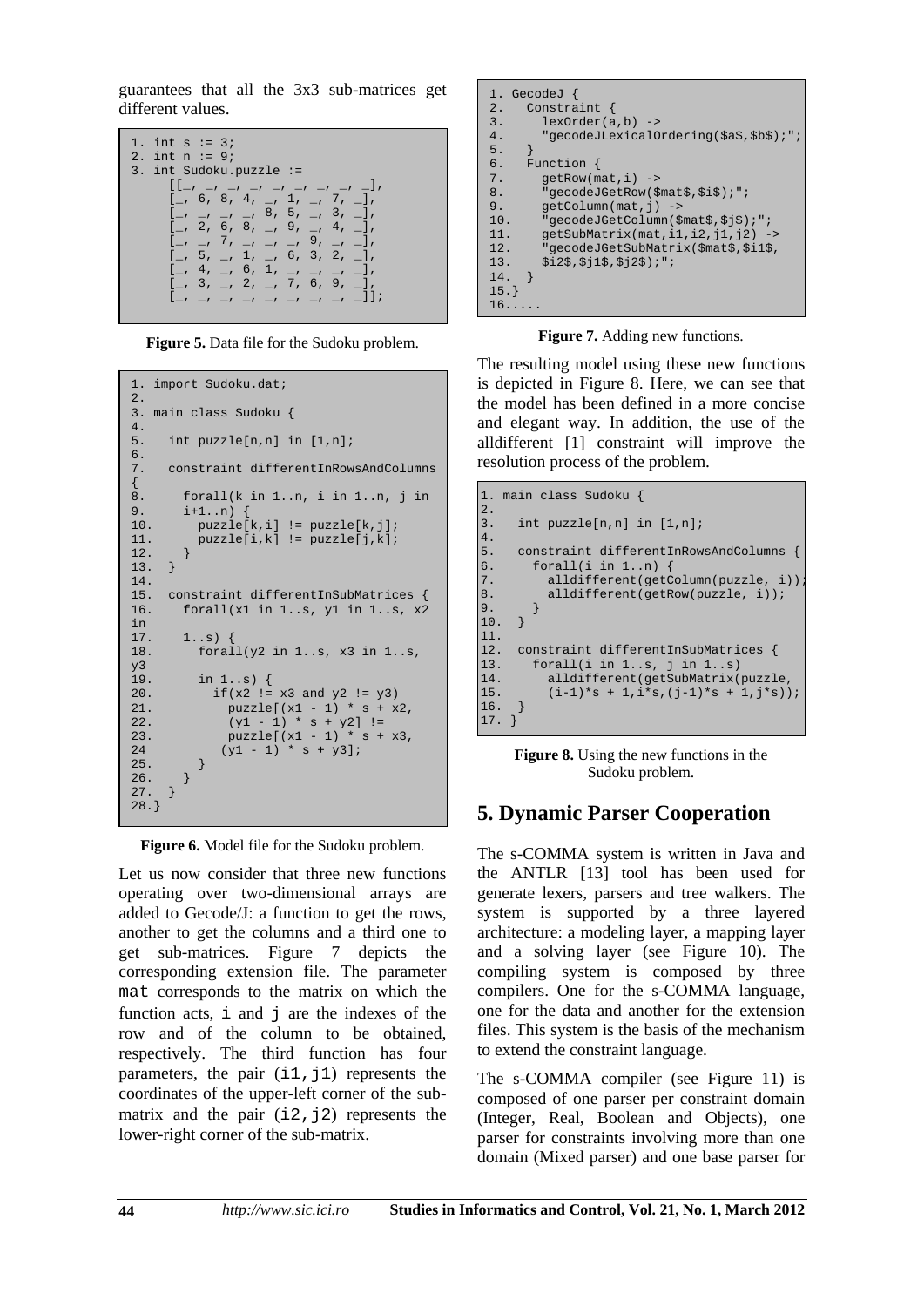the rest of the language (classes, import and control statements).

In order to get the abstract syntax tree (AST) from the parsing process, several cooperations between those parsers are performed at running time. A control engine manages this cooperation by sending each line of the s-COMMA model to the correct parser. Lines are syntactically checked by the parser and then transformed into an AST which is returned to the control engine. The control engine takes this AST and attaches it to the AST of previously parsed lines. Let us clarify this process by means of a simple example.

| class Coop $\{$ |  |
|-----------------|--|
| int a;          |  |
| real b;         |  |
|                 |  |

**Figure 9.** Attributes from different domains

model information, data information and extensions information using efficient representations. Finally, this Java object is translated to the executable solver file.

The independence of parsers has been done for three reasons. (1) It gives us the adequate modularity to easily maintain the parsing engine. (2) It avoids us to recompile the base parser (and parsers not involved in the extension) each time a new extension is added. This leads to a faster extension process since it is not necessary to update and recompile the whole language; we recompile just the updated domain. (3) This is a necessary condition to avoid ambiguities between identifier tokens that may arise from new extensions added. For instance, the same function defined for two different domains.



**Figure 10.** The s-COMMA Architecture

Figure 9 depicts an s-COMMA class called Coop which has attributes from different domains. The parsing process of this file is as follows: At line 1 the class is declared. This is part of the base language, so the base parser builds the corresponding AST for this line. Then, the control engine detects at line 2 an int type, this line is sent to the integer parser which builds the corresponding AST. The control engine takes this AST and appends it at the end of the previous AST. Once the AST of the model is complete, a semantic checking is performed by means of two tree walkers which check types, class names, variable names, inheritances and compositions. Then, the AST is transformed into a Java object storing the

### **6. Updating the Architecture**

A control engine is able to automatically update the necessary parsers when a new relation or function is added as an extension. The process is as follows: when a new extension file is detected by the base parser in a model, the extension compiler is called. The extension file is parsed, and then translated to an ANTLR grammar. This grammar is merged with the previous domain grammar to generate a new grammar from which the ANTLR tool generates the parser in Java code. The new parser for the updated domain is compiled and then it replaces the previous domain parser (See Figure 12).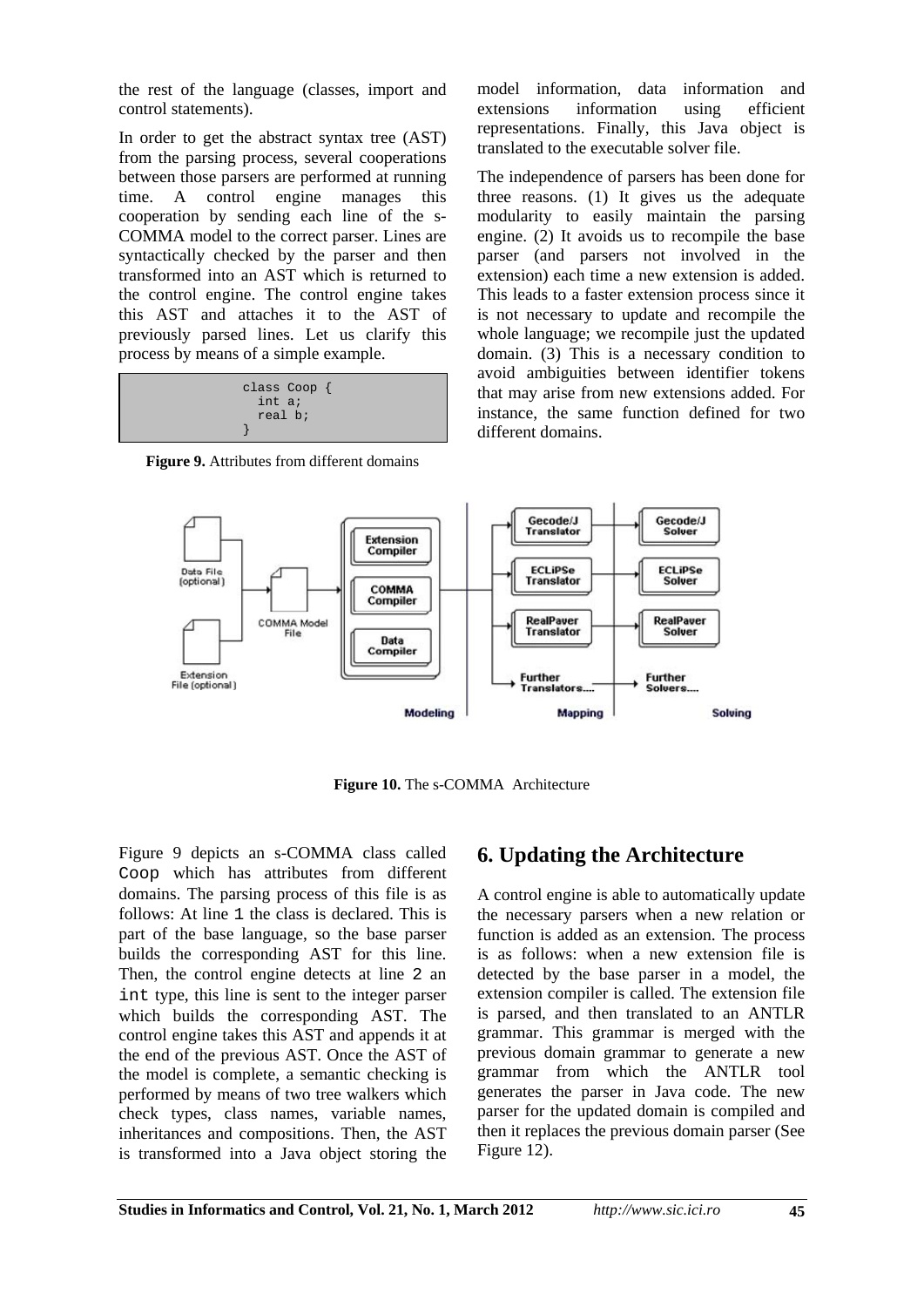The control engine adds the new tokens to a table of symbols. The rules of translation are stored in a XML file. This file is used to perform the translation of the new functionalities, from the s-COMMA language to the solver file. The control engine manages ambiguities by checking the new tokens of the extension with the existing tokens in the symbol table.

### **7. Related Work**

Extensibility has been studied widely in the area of programming languages. Language extensions can define new language constructs, new semantics, new types and translations to the target language. Many techniques support each of these extensions. Some examples are syntactic exposures [2], hygienic macro expansions [5] and adaptable grammars [3].

exactly as we use in our extension language: The initial terms are transformed into the target language terms (initial-terms -> target-languageterms). As far as we know, this is the first attempt to make syntax-extensible a modeling language for constraint-based problems.

### **8. Conclusion and Future Work**

We have shown by means of a practical example how the constraint language of s-COMMA can be extended using a simple description language. The process of extending the constraint language is handled by a control engine and a set of independent parsers. The parser independence provides us the adequate modularity to avoid recompiling the whole language each time a new extension is added. This leads to a faster extension process since just the updated domain is recompiled.



**Figure 11.** The compiling process



**Figure 12.** The extension process

These approaches are in general dedicated to extend the whole syntax of a language; consequently they provide a bigger framework than we need. For this reason we have chosen term rewriting [6] as the base of our extension language. This technique allows one to define a clear correspondence between two sets of terms, The work done in this extension language may be improved adding customizable functions.

For instance, functions for which the priority and the notation (prefix, infix, postfix) can be defined, such as math operators  $(+,*,-$ <sub> $\cdot$ </sub>). An extension manager may be useful to control which functionalities could be eliminated or maintained.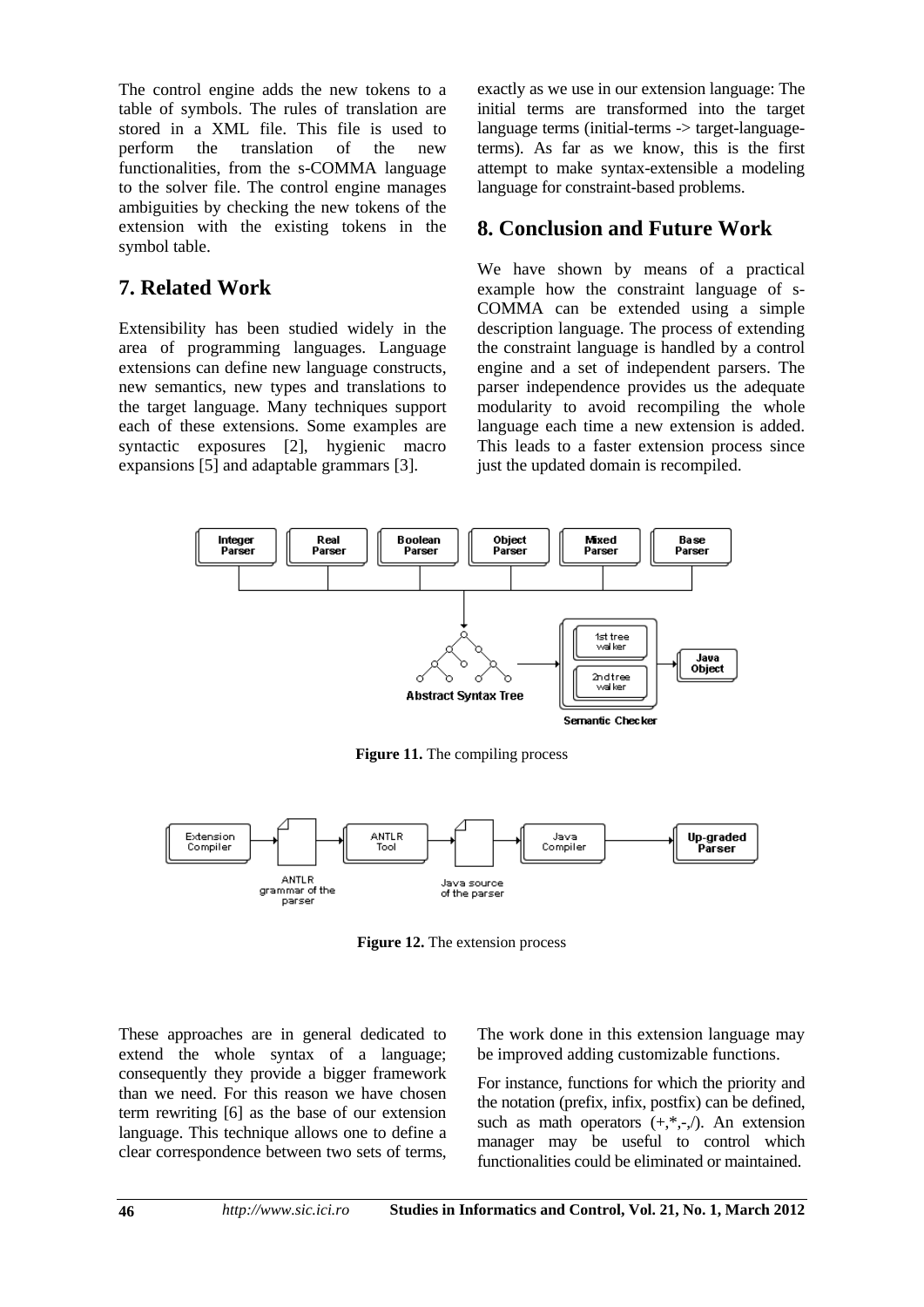#### **REFERENCES**

- 1. BESSIÈRE, C., E. HEBRARD, B. HNICH, T. WALSH, **The Complexity of Global Constraints**. In proceedings of AAAI, 2004, pp. 112-117.
- 2. CHIBA, S., **A Metaobject Protocol for C++**. In proceedings of OOPSLA, 1995, pp. 285–299.
- 3. CHRISTIANSEN, H., **A Survey of Adaptable Grammars**. SIGPLAN Notices, vol. 25, no.11, 1990, pp. 35–44.
- 4. CHENOUARD, R., L. GRANVILLIERS, R. SOTO, **Model-driven Constraint Programming**. In proceedings of the 10<sup>th</sup> International ACM SIGPLAN Conference on Principles and Practice of Declarative Programming (PPDP), ACM Press, 2008, pp. 236-246.
- 5. CLINGER, W., J. REES, **Macros that Work**. In proceedings of the  $8<sup>th</sup>$  ACM Symposium on Principles of Programming Languages (POPL), 1991, pp. 155–162.
- 6. DERSHOWITZ, N., J. JOUANNAUD, **Rewrite Systems**. In Handbook of Theoretical Computer Science, vol. B: Formal Models and Sematics (B), 1990, pp. 243–320.
- 7. FRISCH, A., W. HARVEY, C. JEFFERSON, B. MARTÍNEZ-HERNÁNDEZ, I. MIGUEL, **Essence: A Constraint Language for Specifying Combinatorial Problems**. Constraints, vol. 13, no. 3, 2008, pp. 268-306.
- 8. FRISCH, A., B. HNICH, Z. KIZILTAN, I. MIGUEL, T. WALSH, **Global Constraints for Lexicographic Orderings**. In proceedings of the 8th International Conference of Principles and Practice of Constraint Programming (CP), vol. 2470 of LNCS, 2002, pp. 93-108.
- 9. GAMBINI, I., **Quant aux carrés carrelés**. PhD thesis, L'Université de la Méditerranée aix-Marseille II, 1999.
- 10. GENT, I., B. SMITH, **Symmetry Breaking in Constraint Programming**. In proceedings of 14<sup>th</sup> European Conference on Artificial Intelligence (ECAI), 2000, pp. 599-603.
- 11. GRANVILLIERS, L., F. BENHAMOU, **Algorithm 852: Realpaver: An Interval**

**Solver using Constraint Satisfaction Techniques**. ACM Trans. Math. Softw., vol. 32, no. 1, 2006, pp. 138–156.

- 12. MARRIOTT, K., N. NETHERCOTE, R. RAFEH, P. J. STUCKEY, M. GARCIA DE LA BANDA, M. WALLACE, **The Design of the Zinc Modelling Language**. Constraints, vol. 13, no. 3, 2008, pp. 229-267.
- 13. PARR, T., K. FISHER, **LL(\*): The Foundation of the ANTLR Parser Generator**. In proceedings of the 32th ACM SIGPLAN Conference on Programming Language Design and Implementation (PLDI), ACM Press, 2011, pp. 425-436.
- 14. PUGET, J. F., **A C++ Implementation of CLP**. In proceedings of SCIS, Singapore, 1994.
- 15. RAFEH, R., M. GARCÍA DE LA BANDA, K. MARRIOTT, M. WALLACE, **From Zinc to Design Model**. In proceedings of 9<sup>th</sup> International Symposium on Practical Aspects of Declarative Languages (PADL), vol. 4354 of LNCS, 2007, pp. 215–229.
- 16. SMOLKA, G., **The Oz Programming Model**. In Computer Science Today, vol. 1000 of LNCS, 1995, pp. 324–343.
- 17. SOTO, R., L. GRANVILLIERS, **The Design of COMMA: An Extensible Framework for Mapping Constrained Objects to Native Solver Models**. In proceedings of the  $19<sup>th</sup>$  International Conference on Tools with Artificial Intelligence (ICTAI), IEEE Computer Society, 2007, pp. 243-250.
- 18. SOTO, R., L. GRANVILLIERS, **Dynamic Parser Cooperation for Extending a Constrained Object-Based Modeling Language.** In proceedings of the 21st Workshop on (Constraint) Logic Programming (WLP), Technical Report 434, University of Würzburg, 2007, pp. 70-78.
- 19. SOTO, R., **Controlling Search in Constrained-Object Models**. In proceedings of the  $12<sup>th</sup>$  Ibero-American Conference on Artificial Intelligence (IBERAMIA), vol. 6433 of LNAI, 2010, pp. 582-591.